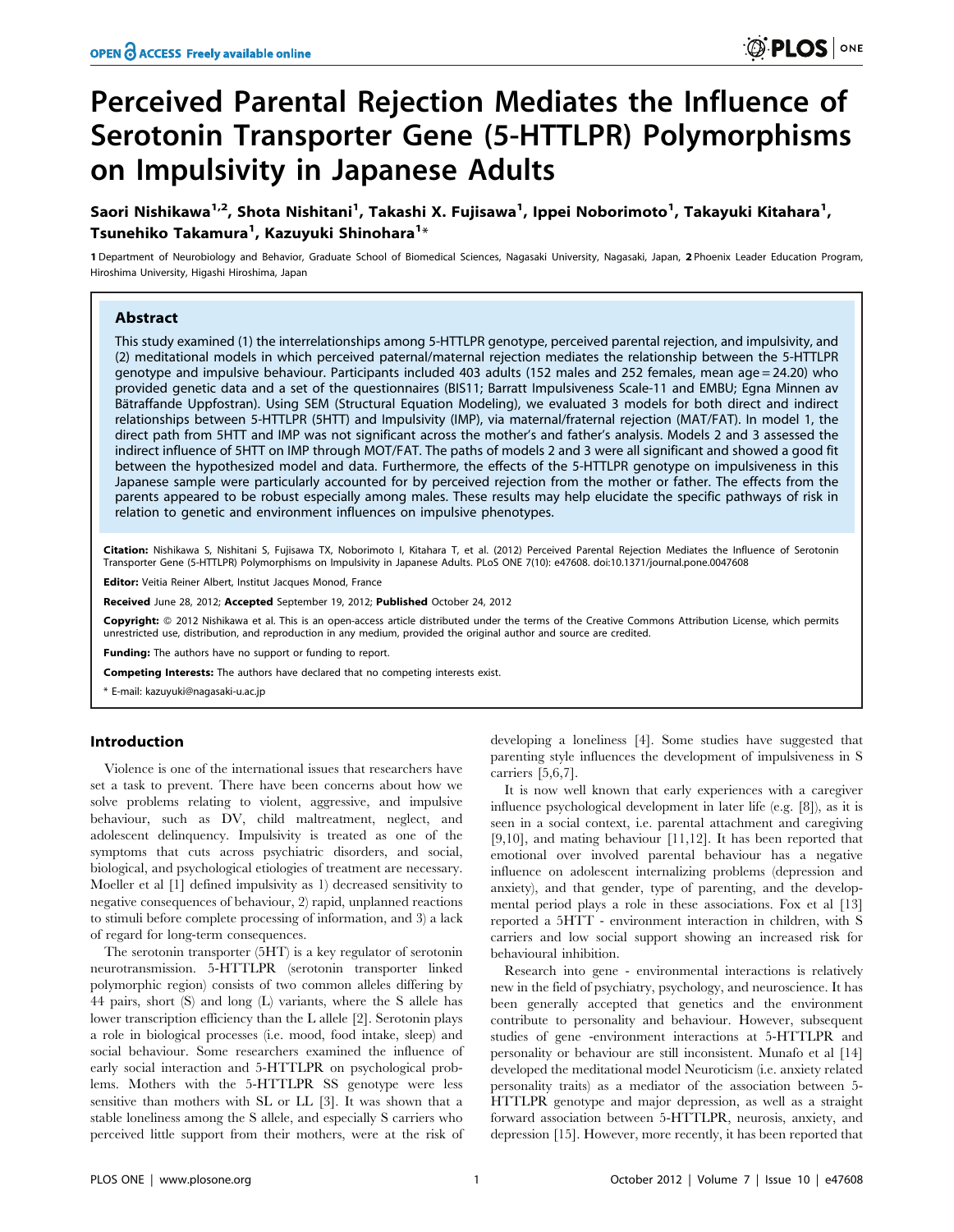5-HTTLPR is not associated with the Harm Avoidance personality [16]. Using a widely used self-report measure (BIS-11; Baratt Impulsive Scale-11 [17]), it was shown that individuals with a homozygous S-allele were more impulsive (Attentional Impulsivity and Total Impulsivity) than individuals with the other genotype [18]. On the other hand, other studies [19,20] found no associations between impulsivity measured by BIS-11 and the 5- HTTLPR genotype.

The serotonergic system is said to behave differently depending on gender. Some studies suggested gender differences in the effects of 5-HTTLPR on behaviour. It was shown that females with the S allele and males with the L allele were at the highest psychological risk [21,22]. Munafo et al [23] suggested gender differences in the association between 5-HTTLPR genotypes and alcohol consumption. They showed that the S allele is associated with increased alcohol consumption among men. In an Italian sample, it was shown that women had a higher rating of motor impulsivity, cognitive complexity, and total score of BIS11 [24], whereas the 5- HTTLPR system was more involved in impulsive behaviour among men than women. A relationship between 5-HTTLPR and the risk of impulsive-disinherited personality among male offenders has also been reported [25].

In summary, genotype/personality studies are notoriously difficult to interpret, and their results are often controversial. Despite early studies suggesting the 5-HTTLPR genotype as a player in social behaviour, neurobiological factors contributing to behavioural problems in humans remain poorly understood. A few studies have reported the influence of the serotonin system on impulsive behaviour and perceived parental rearing in a nonreferred sample. Furthermore, we sought to address the question of whether perceived fraternal/maternal rejection mediates 5- HTTLPR and impulsive behaviour in adults drawn from the general population. Therefore, the aims of the present study were to: (1) examine the interrelationships among 5-HTTLPR, perceived parental rejection, and impulsivity, and (2) test a meditational model in which perceived paternal/maternal rejection mediates the relationship between the 5-HTTLPR genotype and impulsive behaviour. In the light of findings reported about associations between the serotoninergic system and social behaviour, we hypothesize that the relationship between the 5-HTTLPR genotype and impulsive behaviour is mediated by rejection from the mother or father.

# Methods

#### Subjects

Participants for the present study included 403 individuals who provided both genetic data and questionnaires (152 males and 252 females, range =  $18-49$ , mean age =  $24.20$ , SD =  $6.12$ ), from a total sample of 741 adults who provided a set of questionnaires at the University (Faculty of Medicine, Education, Engineering) and Vocational College in Nagasaki city (391 males and 350 females, range =  $18-51$ , mean age =  $23.63$ , SD =  $5.74$ ).

# Procedures

The study protocol was approved by Nagasaki University, and all participants provided written informed consent after receiving a full explanation of the study. Questionnaires and saliva sample collection containers were administrated during lectures. In addition, students and staff distributed questionnaires to their friends and neighbours in order to obtain a more diverse range of ages. After an explanation of the present study, participants provided informed consent, a saliva sample for DNA analyses, and a series of self-report measures of demographics, perceived parenting, and impulsive behaviour. It took approximately 30– 40 minutes for the whole procedure. A saliva sample was not collected from all participants due to the class schedule. From a total sample of 741 adults who provided the questionnaires, data from 403 individuals who provided saliva samples and questionnaires were used for the present study.

### Instruments

Barratt impulsiveness scale-11 (BIS11). BIS11 [17] is a 30-item questionnaire with a 4-point Likert-type scale (1-rarely, 2 sometimes, 3-often, 4-almost always) to measure impulsivity divided in three subscales: (a) Attentional Impulsivity, (b) Motor Impulsivity, and (c) Non-planning Impulsivity. A Japanese version of BIS11 has been developed [26], and it has shown good psychometric properties with Cronbach's alpha ranging from 0.64 to  $0.65$  (mean = 0.63), with a total BIS11 score of 0.80.

EMBU (egna minnen av bätraffande uppfostran). EMBU (Egna Minnen av Bätraffande Uppfostran – My memories of upbringing [27]) is a Swedish self-report measure of adult perceptions about the rearing behaviour of one's parents with subscales of Rejection, Emotional Warmth, Overprotection, and Favouring Subject. EMBU consists of 81 items on a 4-point Likert scale (1–4). The Japanese version was developed, and it has shown good psychometric properties [28].

#### Genotyping

Genomic DNA was extracted from oral mucosa collected from participants using the QIAamp DNA Micro Kit (QIAGEN, Tokyo, Japan). This study was performed using ethnically homogeneous individuals (only of Japanese descent). The serotonin transporter gene (5-HTTLPR) of the 5-HTT gene regulatory region was amplified by polymerase chain reaction (PCR) with a forward primer (5'-GGCGTTGCCGCTCTGAATGC-3') and reverse primer (5'-GAGGGACTGAGCTGGACAACCAC-3'). For PCR, 10 ng of genomic DNA was used in a  $25-\mu L$  reaction mixture containing 0.5 U of KOD FX Neo (Toyobo Co., LTD.) and 10 pmoles of each primer in PCR buffer for KOD FX Neo (Toyobo Co., LTD.). Cycling conditions were as follows: denaturation  $(94^{\circ}C$  for 2 min) and 30 cycles of amplification (98 $^{\circ}$ C for 10 sec, 63 $^{\circ}$ C for 30 sec, and 68 $^{\circ}$ C for 30 sec). PCR products were separated by electrophoresis in a 3% agarose gel and visualized by UV after ethidium bromide staining. A 484 bp band was observed for the S allele, and a 528 bp band for the L allele; heterozygous samples showed both alleles. Two investigators scored allele sizes independently and any inconsistencies were reviewed and rerun.

## Data Analysis

SPSS (The Statistical Package for Social Sciences) version 17.0 [29] was used for computing descriptive statistics, correlations, and ANOVAs (analysis of variance). SEM (Structural Equation Models) were analysed using AMOS 16 on SPSS [29] to evaluate the mediating effects of the variables specified by models with path diagrams. This software performs analyses of moment structures through maximum likelihood estimation. To investigate whether a variable X (Rejection Father/Mother) is a mediator between independent variable A (5HTT) and dependent variable B (IMP) in the path analysis, a direct path from A to B is drawn in a first analysis. In the next analysis, two paths are added, one from A to X and the other from X to B. If X is a significant mediator, the weight of the path from A to B will decrease in the second analysis in comparison to the first one [30].

The GFI (Goodness of Fit Index) is considered a reasonable statistic index for evaluating a model and assesses the fit between a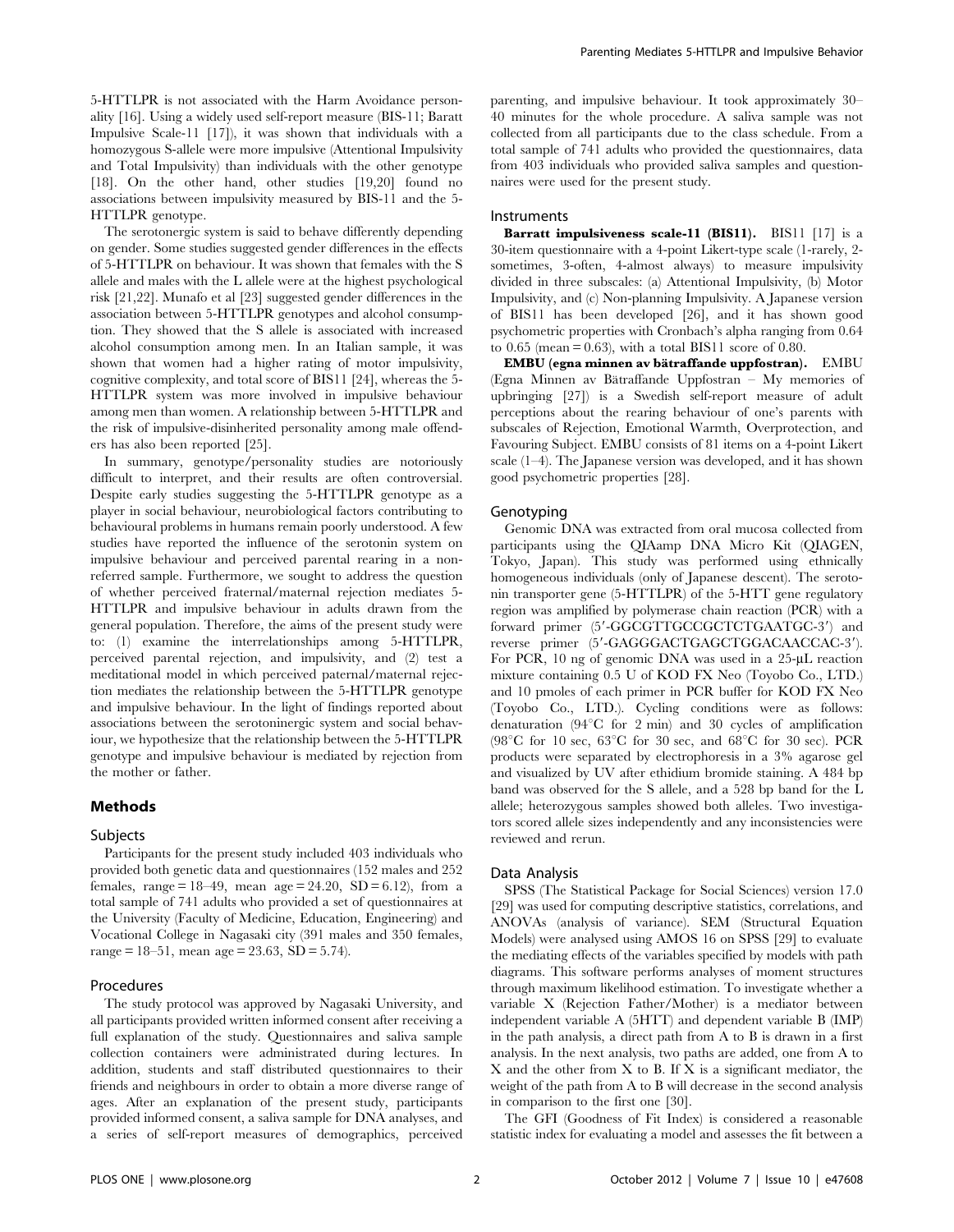|                    | 1                        | $\overline{2}$      | 3                        | 4        | 5                               | 6      | 7               | 8 |
|--------------------|--------------------------|---------------------|--------------------------|----------|---------------------------------|--------|-----------------|---|
| 1 Rejection Father | $\overline{\phantom{m}}$ |                     |                          |          |                                 |        |                 |   |
| 2 Rejection Mother | $.59***$                 | $\qquad \qquad =$   |                          |          |                                 |        |                 |   |
| 3 Attentional Imp  | .08                      | $.15*$              | $\overline{\phantom{m}}$ |          |                                 |        |                 |   |
| 4 Motor Imp        | $.17***$                 | $.18***$            | $.54***$                 | $\equiv$ |                                 |        |                 |   |
| 5 Non planning Imp | .07                      | .05                 | $.40**$                  | $.39**$  | $\hspace{0.1mm}-\hspace{0.1mm}$ |        |                 |   |
| 6 Total Imp        | $.14*$                   | $\cdot$ 1<br>$5***$ | $.79***$                 | $.83***$ | $.75***$                        |        |                 |   |
| 7 5HTT             | .06                      | .09                 | .12                      | $-.01$   | .05                             | .02    | $\qquad \qquad$ |   |
| 8 Gender           | $.13*$                   | .06                 | $-.04$                   | $-.03$   | $-.10$                          | $-.05$ | $-.03$          |   |

# Table 1. Correlations between factors.

Note;

\*\* $p<.001$  \* $p<.05$ .

doi:10.1371/journal.pone.0047608.t001

hypothesized model and the data. AMOS calculates all measures that capture model evaluation that were selected based on different theoretical perspectives such as: CMIN/df (the minimum value of sample discrepancy divided by its degree of freedom, smaller values preferable [31]); GFI (The Goodness of Fit Index, a measure of the relative amount of variance and covariance, close to 1, over 0.9 is preferable [32]), and RMSEA (the root mean square error of approximation based on population discrepancy, smaller values, below 0.08 preferable[33]).

# Results

### Descriptive Analysis

Of the 403 participants, 273 (67.7%) were homozygous for the short allele, 111 (27.5%) carried the heterogeneous genotype, and 19 (4.7%) were homozygous for the long allele. 5-HTTLPR groups did not differ significantly in regard to gender. To test whether levels of maternal parenting differed from paternal rearing, we conducted a pair samples t-test. Results showed that ratings of mothers were significantly higher than ratings of fathers in regard to all EMBU scales; Rejection (t  $(322) = 2.20, p<.05$ ), Overprotection (t (322) = -13.5,  $p<.001$ ), and Emotional Warmth  $(t (322) = -10.65, p<.001).$ 

Regarding scales of Emotional Warmth, a univariate F-test showed a significant effect of maternal warmth on Non-planning, F (1,240) = 7.36, Eta<sup>2</sup> = .03,  $\bar{p}$ <.005, suggesting that individuals who perceived their mother as less loving tended to report more Non-planning Impulsivity than those who reported more maternal warmth. There was a gene -mother interaction on Motor Impulsivity,  $F(1,240) = 3.68$ ,  $E \tan^2 A = 0.025$ ,  $p \lt 0.005$  suggesting that SS carriers with low maternal warmth reported more Motor Impulsivity than SS carriers with high maternal warmth. Regarding Emotional Warmth Father, an effect of fraternal warmth was shown on Non- planning Impulsivity, F  $\sqrt{(1,234)} = 5.98$ , Eta<sup>2</sup> = .025, p<.005. There was a gene - father interaction on Attention Impulsivity,  $F(1,234) = 5.95$ , Eta<sup>2</sup> = .025,  $p<.005$ , and Motor Impulsivity, F (1,234) = 5, Eta<sup>2</sup> = .025,  $p<.005$ , suggesting that SS with low warmth from fathers tended to report more Attention and Motor Impulsivities than the SS type with more fraternal warmth.



Figure 1. Model 1 (Mother). Note: All paths significant (\*\*  $p$ <.001, \*  $p$ <.05) unless indicated (ns).  $X^2$  (df2) = 11.63; CMIN/DF = 0.41;CMIN = 0.83  $GFI = 1.00; RMSEA = 0.00.$ doi:10.1371/journal.pone.0047608.g001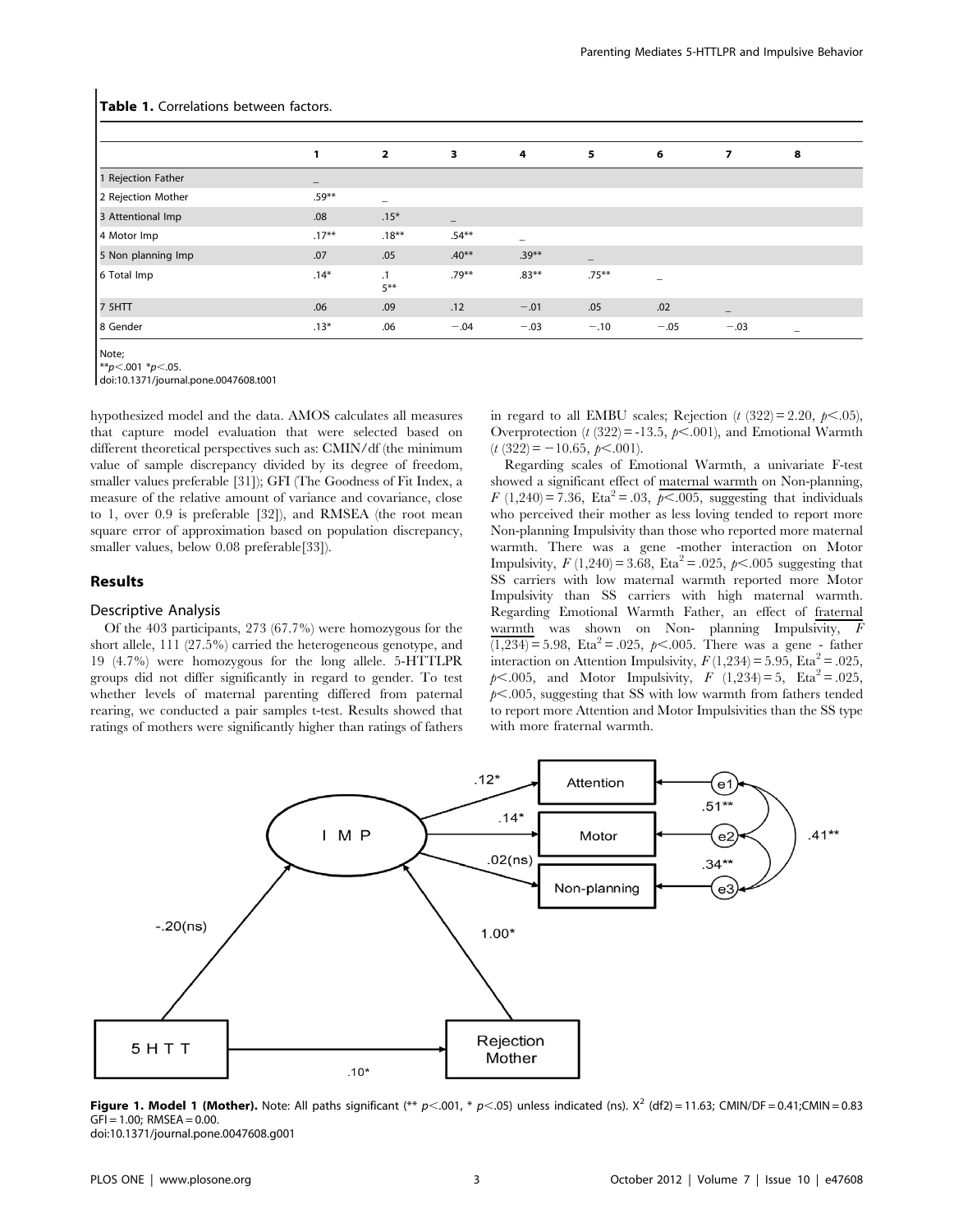Table 2. Comparisons among pathways from 5HTT to perceived rejection and impulsivity, using various measures of model fit.

| Model            | $X^2$ (df) | CMIN/df | <b>CMIN</b> | GFI  | <b>RMSEA</b> |  |  |  |  |  |
|------------------|------------|---------|-------------|------|--------------|--|--|--|--|--|
| Model 1<br>(A  ) | .08(2)     | .41     | .83         | 1.00 | .000         |  |  |  |  |  |
| Model 2 (Mother) |            |         |             |      |              |  |  |  |  |  |
| (A  )            | 1.63(4)    | .46     | 1.84        | 1.00 | .000         |  |  |  |  |  |
| (Male)           | 2.45(4)    | .61     | 2.45        | 1.00 | .000         |  |  |  |  |  |
| (Female)         | .71(4)     | .17     | 1.84        | 1.00 | .000         |  |  |  |  |  |
| Model 3 (Father) |            |         |             |      |              |  |  |  |  |  |
| (A  )            | 1.60(4)    | .40     | 1.60        | 1.00 | .000         |  |  |  |  |  |
| (Male)           | 2.13(4)    | .53     | 2.13        | 1.00 | .000         |  |  |  |  |  |
| (Female)         | .68(4)     | .17     | .684        | 1.00 | .000         |  |  |  |  |  |

doi:10.1371/journal.pone.0047608.t002

Regarding the scale of Rejection, a univariate F-test showed a significant effect of maternal rejection on Attention Impulsivity, F  $(1,223) = 4.24$ ,  $\text{Ex}^2 = .03$ ,  $p < .005$ , Motor Impulsivity F  $(1,223) = 4.24$ , Eta<sup>2</sup> = .03, p<.005, and Total Impulsivity F  $(1,223) = 4.24$ , Eta<sup>2</sup> = .03, p<.005, indicating that individuals who perceived their mother as rejecting tended to report more Attention, Motor, and Total Impulsivities than those who reported less maternal rejection. There were no significant effects on genotype or gene - father interaction. There were no significant main effects on father's rejection, genotype, or gene - father interaction.

## Evaluation of SEM

Before testing models, intercorrelations among factors were analysed. Correlations between the scales of BIS11, and perceived rejection and other variables are presented in Table 1. Attention Impulsivity was positively associated with Rejection Mother  $(r=.150, p<.001)$ , but not with Rejection Father. Rejection from both the mother and father was associated with Motor Impulsivity  $(r = .168$  for father,  $r = .179$  for mother, both  $p \le .001$ ) and Total Impulsivity  $(r = .139, p < .005$  for father,  $r = .153, p < .001$  for mother).

Figure 1 presents the standardized solution for SEM, specifying 5-HTTLPR (5HTT) as a direct determinant of perceived parental rejection from the father/mother and impulsivity. The estimated meditational model with standardized path coefficients is presented in Table 2. Following results of correlational analyses, subscales from BIS11 (Motor, Attention, Non-planning) and EMBU (Rejection Father/Mother) were used for the model.

The following strategy was used to test mediation. First, a model was estimated with only the predictor (i.e. 5HTT) and outcome variable (i.e. IMP) included, assessing the direct effect exclusive of any mediator variables. In the first model, both father and mother and genotype were included as a predictor in the model. Parent rejection (PAR) as mediating the relationship between 5HTT and IMP showed a relatively good fit  $\text{(CMIN/df = .828, CMIN = 5.79)}$ ,  $CFI = 1.00$ ,  $RMSEA = .000$ , but the pathway did not evaluate a shared variance of variables for 5HTT, PAR, and IMP.

Second, we investigated the model analysis for mother and father separately, and included a direct path from 5HTT to IMP in the context of the meditational model to determine whether a significant bivariate relationship between predictor and outcome exists. Model 1 was explored in the model illustrated in Figure 1. The pathways linking 5HTT, PAR, and IMP were all significant  $(p>0.05)$ ; however, the direct pathway from 5HTT to IMP was not significant when analysing neither the father's nor mother's rejection.

Third, the next possibility was explored in the model illustrated in Figure 2. Because the pathways between 5HTT and IMP were not significant in model 1, model 2 was evaluated, which eliminated this pathway. By using Rejection Mother (MOT), model 2 assessed the indirect influence of 5HTT on IMP through MOT. Pathways linking 5HTT with MOT with IMP were both significant  $(p<.001)$ . The relationships between all constructs and their indicators were positive and significant  $(p<.001)$ . Indices of



Figure 2. Model 2 (Mother). Note: All paths significant (\*\*  $p$ <.001, \*  $p$ <.05) unless indicated (ns).  $X^2$  (df4) = 1.63; CMIN/DF = 0.46; CMIN = 1.84; GFI = 1.00; RMSEA = 0.00 for all subjects included. (m) = only male, (f) = only female. doi:10.1371/journal.pone.0047608.g002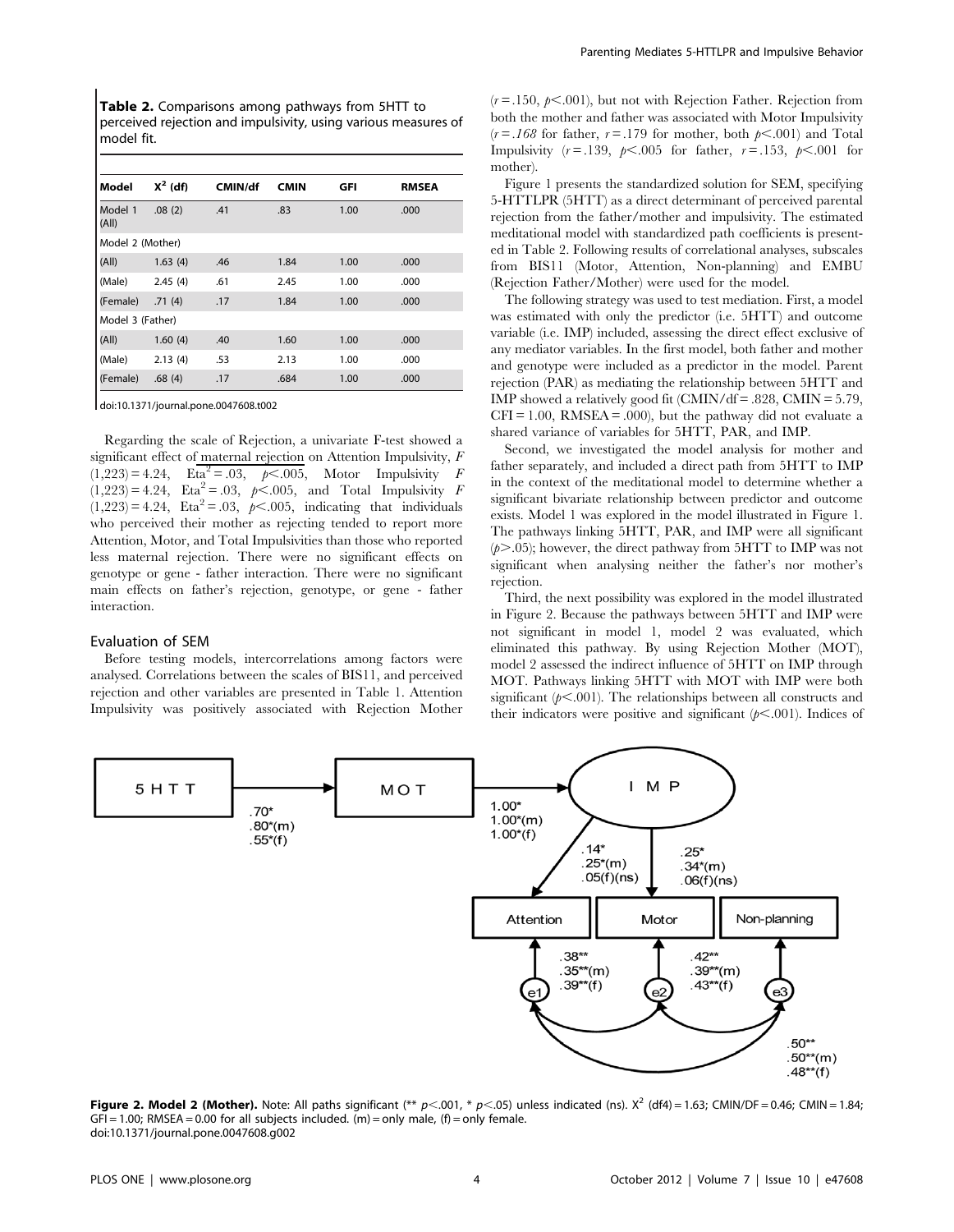

Figure 3. Model 3 (Father). Note: All paths significant (\*\*  $p<.001$ , \*  $p<.05$ ) unless indicated (ns). X<sup>2</sup> (df4) = 1.60; CMIN/DF = 0.40; CMIN = 1.60,  $GF = 1.00$ ; RMSEA = 0.00 for all subjects included. (m) = only male, (f) = only female. doi:10.1371/journal.pone.0047608.g003

goodness of fit indicated an acceptable fit between model 2 and the data  $(X^2(4) = 1.63$ , CMIN/df = .399, CFI = 1.00, RMSEA = .000; see Table 2). Model 2 was also evaluated separately for males and females. All paths in model 2 were significant across gender ( $p<.001$  and  $p<.05$ ). Indices of goodness of fit showed acceptable fits:  $X^2(4) = .2.45$ , CMIN/df = .171, CFI = 1.00, RMSEA = .000 for males, and  $X^2(4) = .71$ , CMIN/df = 2.45, CFI = 1.00, RMSEA = .000 for females (see Table 2).

Finally, Figure 3 shows that model 3 using Rejection Father (FAT) was found to provide an adequate fit of the data,  $X^2(4) = 1.60$ ,  $CMIN/df = .40$ ,  $CMIN = 1.84$ ,  $CFI = 1.00$ , RMSEA = .000. This model reached an adequate fit across gender;  $X^2(4) = 2.13$ , CMIN/df = .53, CMIN = 1.60, CFI = 1.00, RMSEA = .000 for males, and  $X^2(4) = .68$ , CMIN/df = .17,  $CMIN = .684$ ,  $CFI = 1.00$ ,  $RMSEA = .000$  for females. All paths (5HTT, FAT, IMP) were significant among males  $(p<.05)$ , but not among females. Despite the significant path between 5HTT and FAT  $(p<.05)$ , the path linking FAT and IMP was not significant among females.

# Discussion

The present study examined a meditational model in which perceived paternal/maternal rejection mediates the relationship between the 5-HTTLPR genotype and impulsive behaviour. The main result was that the effects of the 5-HTTLPR genotype on impulsiveness in this Japanese sample can be particularly accounted for by perceived parental rejection, especially from the mother. The effects from the parents appeared to be robust especially among males.

We evaluated two models regarding both direct and indirect relationships between 5-HTTLPR and impulsivity via perceived rejection. Model 1 provided a reasonable fit with the data. However, the direct path from 5HTT and IMP was not significant. This may reflect results from earlier studies [19,20], which showed no effects of 5-HTTLPR on impulsivity. The path for Non Planning did not reflect a shared variance in IMP, as Non Planning, which reflects a lack of future orientation, and seems to have less influence on perceived parenting than that of other variables. This reflects results of correlational analyses showing no significant associations with Rejection Father or Mother. Using different areas of impulsive behaviours, it was possible to determine whether the model fit equally in explaining a broad range of problem behaviours.

The path of model 2 was all significant and showed a good fit between the hypothesized model and data across males and females. Perceived parenting formed as rejection from the father or mother interacted with genotype in relation to self-reported impulsive behaviours. This result is in line with results from studies that showed associations between the 5-HTTLPR genotype, low maternal care and loneliness [4], and observed parenting [3]. Impulsivity has been shown to be related to low serotonin turnover and a poor family environment [6].

Despite the power analysis, which showed no significant gender effect or gene - gender interaction, the result of SEM analysis showed a better model fit on rejection from both the mother and father among males than females. Similarly, rejection from the mother seems to play an important role in impulsivity as the model fit of the mother was better than rejection from the father. As seen in a comparison of the ratings for the mother and father on EMBU, it was shown that mother's scores of all four factors (i.e., Emotional Warmth, Rejection, Overprotection, and Favouring Subject) were significantly higher than those rating fathers. It may reflect the traditional Japanese childrearing style where the mother is regarded as the one to take care of the children. However, results showed that it is necessary to consider not only the mother's, but also the father's rearing when analysing problem behaviour in addition to the genotype.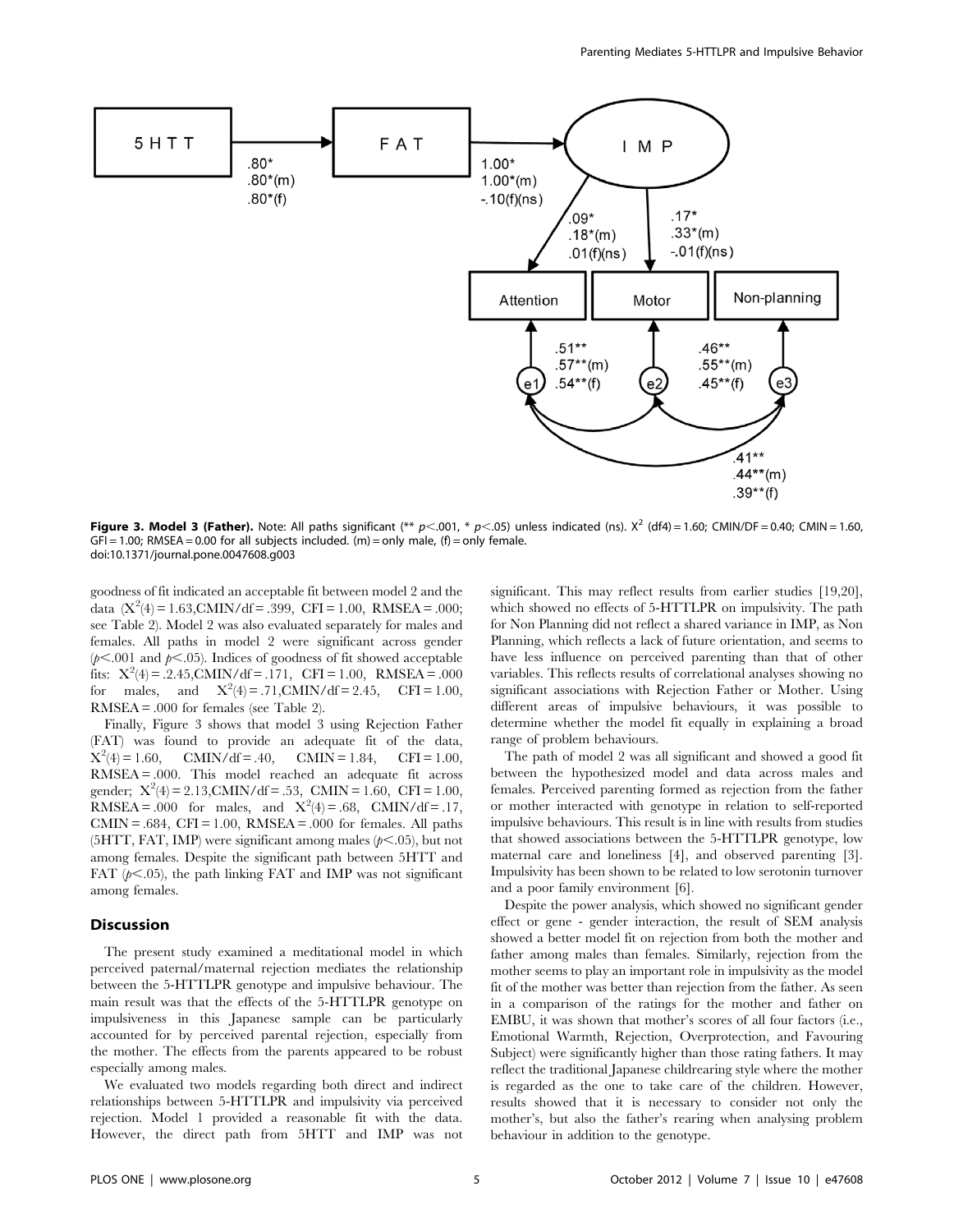It is important to note the limitations of the present study. First, the present study was designed as cross-sectional and hence does not provide directions or causal effects. It is equally plausible that a higher degree of impulsivity was contributed to negative perceived parenting and genes, or impulsive individuals elicited negative evaluations from their surroundings. Second, generalization of our findings may be limited due to a low sample size because of the large number of excluded participants as a consequence of a lack of a DNA sample, and there were more females than males. Power analysis indicated in the present study may have been underpowered to detect effects or associations with 5-HTTLPR. It should also be mentioned that SL and LL genotypes were combined in the MANOVA analysis. Further study in a larger population from both clinical and non-clinical samples is needed to avoid stratification artifacts. Third, measurements are solely based on self-reports that involve a risk for information bias from recall and interpretation of past behaviour [34]. Future studies should include a behavioural laboratory to measure impulsivity. He et al [35] used two decision making tasks (Iowa Gambling Task and Loss Aversion Task) to test the effect on 5-HTTLPR, and results showed that participants carrying the S allele chose disadvantageous decks on the IGT task than L carriers and L carriers showed higher levels of loss aversion than S carriers. Finally, this paper makes a small contribution to the mapping of genes and behaviour. We do not know yet about the functionality of 5- HTTLPR in relation to other polymorphisms and genotypes. Further research is needed to explain how the serotonin system interacts with other genes and gender in order to draw a general conclusion on how the serotonin system influences human behaviour. Future studies should increase the number of polymorphisms with regard to impulsivity and perceived parent-

## References

- 1. Moeller FG, Barratt ES, Dougherty DM, Schmitz JM, Swann AC (2001) Psychiatric aspects of impulsivity. Am J Psychiatry 158: 1783–93.
- 2. Heils A, Teufel S, Petri G, Stober P, Riederer D, et al. (1996) Allelic variation of human serotonin transporter gene expression. J. Neurochem 66: 2621–2624.
- 3. Bakermans-Kranenburg MJ, Van Ijzendoorn MH (2008) Oxytocin receptor (OXTR) and serotonin transporter (5-HTT) genes associated with observed parenting. Social Cognitive and Affective Neuroscience 3: 128–34.
- 4. Van Roekel E, Scholte RHJ, Verhagen M, Goossens L, Engels RCME (2010) Loneliness in adolescence: Gene x environment interactions involving the serotonin transporter gene. Journal of Child Psychology and Psychiatry 51: 747– 754.
- 5. Gerra G, Zaimovic A, Garofano L, Ciusa F, Moi G, et al. (2007) Perceived parenting behavior in the childhood of cocaine users: relationship with genotype and personality traits. Am J Med Genet B Neuropsychiatr Genet 5: 52–57.
- 6. Paaver M, Kurrikoff T, Nordquist N, Oreland L, Harro J (2008) The effect of 5- HTT gene promoter polymorphism on impulsivity depends on family relations in girls. Prog Neuropsychopharmacol Biol Psychiatry 32(5): 1263–1268.
- 7. Straus MA, Mouradian VE (1998) Impulsive corporal punishment by mothers and antisocial behavior and impulsiveness of children. Behavioral Sciences and the Law 16(3): 353–374.
- 8. Moberg T, Nordström P, Forslund K, Kristiansson M, Asberg M, et al. (2011) CSF 5-HIAA and exposure to and expression of interpersonal violence in suicide attempters. J Affect Disord 32: 173–178.
- 9. Caspi A, Sugden K, Moffitt TE, Taylor A, Craig IW, et al. (2003) Influence of life stress on depression: moderation by a polymorphism in the 5-HTT gene. Science 301: 386–389.
- 10. Mileva-Seitz MB, Kennedy J, Atkinson L, Steiner M, Levitan R, et al. (2011) Serotonin transporter allelic variation in mothers predicts maternal sensitivity, behavior and attitudes toward 6-month-old infants. Genes Brain Behav 10: 325– 333.
- 11. Bilderbeck AC, McCabe C, Wakeley J, McGlone F, Harris T, et al. (2011) Serotonergic activity influences the cognitive appraisal of close intimate relationships in healthy adults. Biol. Psychiatry 6: 720–725.
- 12. Lu X, Uji M, Kitamura T (2008) Effects of intimate marital relationships upon self-reported rearing styles among Japanese parents of young children. Open Family Studies Journal 1: 17–22.
- 13. Fox NA, Nichols KE, Henderson HA, Rubin K, Schmidt L, et al. (2005) Evidence for a gene-environment interaction in predicting behavioral inhibition in middle childhood. Psychological Science 16: 921–926.

ing; the dopamine receptor gene (DRD4 [36]), and the androgen receptor gene (AR [37]).

Despite these limitations, the present study shows some evidence that the 5-HTTLPR genotype influences impulsive behaviour, and that this influence depends on the environment in which the individual was raised, or at least on his/her perception of the environment in which he/she was raised. The seemingly infinite complexities of social behaviour, difficulties in ''measuring'' it, influence of environment, interactions with genes, and influence of epigenetic phenomena may be amongst the confounding factors that present an apparently insurmountable obstacle to understanding the causal links between genetics and social behaviour. To advance understanding of these complexities, further research needs to be applied in a more controlled way, e.g. matching experimental set-ups with population-based and clinical samples with a sufficient sample size.

# Acknowledgments

The authors wish to acknowledge the participants and research assistants in this project, Keiko Izumida, Machiko Fujimoto, Hiromi Hosoyamada, Emi Nakazawa, Yuko Iwanaga, Tatsuya Miyanaga, Natsuko Shibata, and Shiho Inoue, for their efforts in recruitment and data collection.

# Author Contributions

Conceived and designed the experiments: S. Nishikawa S. Nishitani TXF KS. Performed the experiments: S. Nishikawa S. Nishitani TXF IN TK TT. Analyzed the data: S. Nishikawa S. Nishitani TXF . Contributed reagents/materials/analysis tools: S. Nishikawa S. Nishitani TXF KS. Wrote the paper: S. Nishikawa S. Nishitani.

- 14. Munafo M, Clark T, Johnstone E, Murphy M, Walton R (2004) The genetic basis for smoking behavior: a systematic review and meta-analysis. Nicotine Tob Res 6: 583–597.
- 15. Middeldorp CM, de Geus EJ, Beem AL, Lakenberg N, Hottenga JJ, et al. (2007) Family based association analyses between the serotonin transporter gene polymorphism (5-HTTLPR) and neuroticism, anxiety and depression. Bebav Genet 37(2): 294–301.
- 16. Munafo MR, Freimer NB, Ng W, Ophoff R, Veijola J, et al. (2009) 5-HTTLPR genotype and anxiety-related personality traits: a meta-analysis and new data. American Journal of Medical Genetics Part B–Neuropsychiatric Genetics 150B (2): 271–281.
- 17. Patton JM, Stanford MS, Barratt ES (1995) Factor Structure of the Barratt Impulsiveness Scale. Journal of Clinical Psychology 51: 768–774.
- 18. Sakado K, Sakado M, Muratake T, Mundt C, Someya T (2003) A psychometrically derived impulsive trait related to a polymorphism in the serotonin transporter gene-linked polymorphic region (5-HTTLPR) in a Japanese nonclinical population: assessment by the Barratt impulsiveness scale (BIS). Am. J. Med. Genet. B. Neuropsychiatr. Genet 121 (B): 71–5.
- 19. Lage GM, Malloy-Diniz LF, Matos LO, Bastos MAR, Abrantes SSC, et al. (2011) Impulsivity and the 5-HTTLPR Polymorphism in a Non-Clinical Sample. PLoS ONE 6 (2): e16927.
- 20. Roiser JP, Müller U, Clark L, Sahakian J (2007) The effects of acute tryptophan depletion and serotonin transporter polymorphism on emotional processing in memory and attention. Int J Neuropsychopharm 10: 449–461.
- 21. Brummett BH, Boyle SH, Kuhn CM, Siegler IC, Williams RB (2008) Associations among central nervous system serotonergic function and neuroticism are moderated by gender. Biol Psychiatry 78: 200–203.
- 22. Brummett BH, Boyle SH, Siegler IC, Kuhn CM, Ashely-Koch A, et al. (2008) Effects of environmental stress and gender on associations among symptoms of depression and the serotonin transporter gene linked polymorphic region (5- HTTLPR). Behav Genet 38: 34–43.
- 23. Munafo` MR, Lingford-Hughes AR, Johnstone EC, Walton RT (2005) Association between the serotonin transporter gene and alcohol consumption in social drinkers. Am. J. Med. Genetics 135(1): 10–14.
- 24. Marazziti D, Baroni S, Masala I, Golia F, Consoli G, et al. (2010) Impulsivity, gender, and the platelet serotonin transporter in healthy subjects. Neuropsychiatr Did Treat 6: 9–15.
- 25. Aluja A, Garcia LF, Blanch A, De Lorenzo D, Fibla J (2009) Impulsive disinhibited personality and serotonin transporter gene polymorphisms: Association study in an inmate's sample. J Psychiatr Res 43: 906 –914.